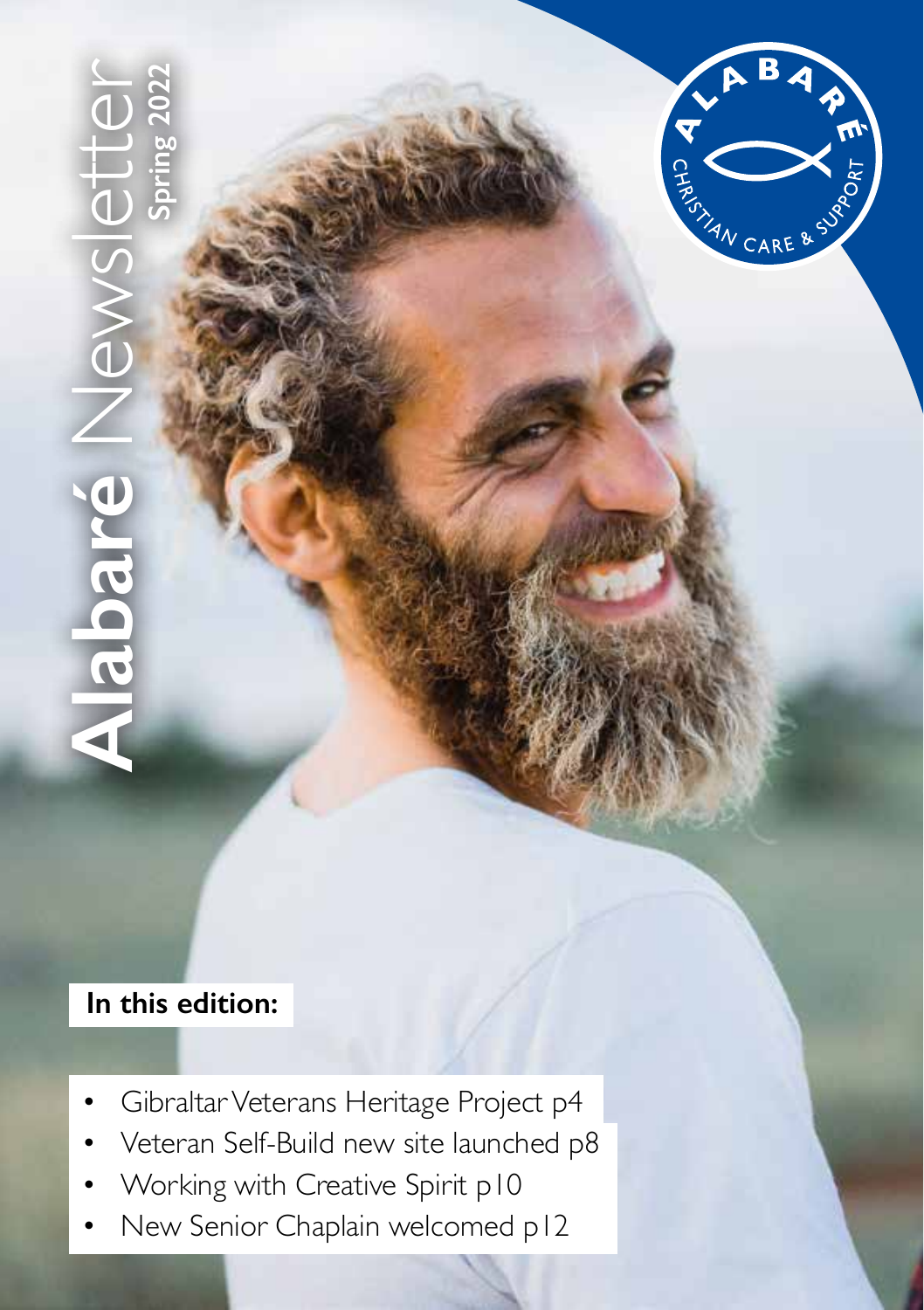# **Offering people non-judgmental support in their time of need.**

**Challenges within the homeless sector since the pandemic have produced a landscape that continues to unfold.** 

The government's 'Everyone In Scheme' and the cap on landlord evictions provided much needed temporary relief and effectively reduced the number of people due a Local Authority duty of care.

What though is not evident from today's statistics, which are always retrospective in nature, is the true nature of day to day demand for homeless services from those on the brink of crisis.

Statistics that are increasing though, when looking at the reason for loss of home, is where either domestic violence (up 6.7%) or friends or family being unable to accommodate, is mentioned, (up 29.2%) year on year. A third of people facing homelessness last year, which totalled over 85,000

people, are those aged 25-34 years.\*

#### **We encourage you to visit the website and search 30 Years, 30 Voices to learn and listen to more on our clients stories.**

Economic uncertainty, fuel poverty, family breakdown and mental health issues will continue to impact our domestic homeless demand. To help we have a pre-preventative support programme 'Somewhere To Go' which operates on a drop-in basis from Alabaré Place, that provides support to those seeking guidance on debt management, rent arrears, utility costs and benefit claims.

Undoubtedly, as the situation in Ukraine continues to sadly unfold we will receive referrals. In recent months we have housed several young unaccompanied children 16 - 24 years, who have fled Iraq and Iran with often harrowing stories to share. Your support has enabled us to support them as they

begin slowly to rebuild their lives, helping them get into college, learn English and adapt to a new way of living.

Within our team we have colleagues with friends and family in Eastern Europe while others have loved ones serving with the British Armed Forces in the Baltic States. We send everyone our thoughts and prayers.

### **Riverside Sanctuary freephone 08082 803528**

- Last year 7,871 support calls were made by our Riverside Sanctuary team\*
- 83% of our clients are male and the average age is 42\*
- 307 people received 2,401 hours of team support<sup>\*</sup>
- The drop-in is available by appointment at The Sanctuary to the rear of Riverside House, 2 Watt Road SP2 7UD

\* Alabaré Impact Report 2020/21

# **Mental health service goes from strength to strength**

**Our mental health and wellbeing service based at Riverside Sanctuary in Salisbury continues to develop its service, with key initiatives developing with other local agencies.**

The Sanctuary provides a free mental health telephone support line and a drop-in centre offering immediate support for people with mental health need every evening from 16:00-23:00, seven days a week. Although we cover Wiltshire postcodes, we also support people beyond this by providing links to their local support teams.

 A new service together called 'Access Mental Health' will link up with GP practices to ensure that people with mental health difficulties receive holistic, ongoing support in their communities. Wellbeing Practitioners and Senior Peer Support Workers 'walk alongside' those referred and connect them with local community support while continuing to provide ongoing support through our telephone service.

Our team are skilled in supporting people in emotional distress, and linking others to necessary support.

**Please donate at www.alabare.co.uk/donate**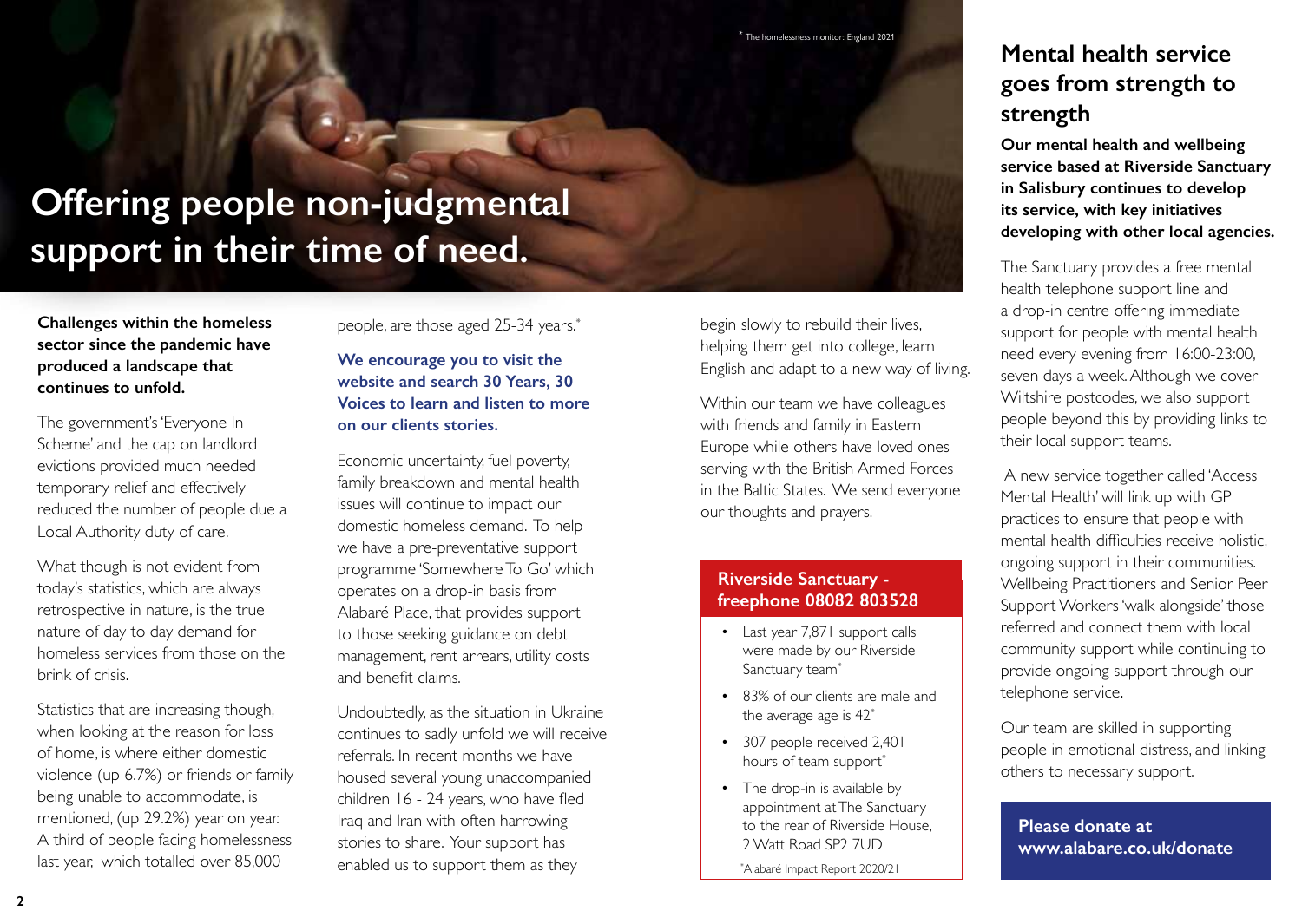### **Alabaré's Greening Group**



The group continue to review and improve our charity approach to sustainability by reducing waste wherever possible, by implementing new recycling facilities at Riverside House, and a waste management for items from homes and services. Energy for Alabaré's larger properties is now from renewable energy sources, and sustainable energy providers are being considered across all services.

In the summer we worked with Breamore Primary School on an upcycling fashion project, with transformed salvaged clothes creating a window display at our Salisbury shop in November.



**Over 170 people supported The BIG Sleep at Salisbury Cathedral which included St Josephs, Stonehenge, Bishop Wordsworth and Sherborne Girls schools.** 

# **Gibraltar Veterans Heritage Project**

**This May ten veteran staff and clients from across our services are heading to Gibraltar to be involved in a special heritage restoration project. Gibraltar has a place in the hearts of many who have served in the Armed Forces.** 

The team will help restore the historic Lord Airey's Battery at the top of the rock itself by way of a gift back to the community of this UK territory.

The collaborative effort involved in the

restoration work aims to build the confidence and morale of our veteran clients, which will help them as they move forward towards independence.

They will be working alongside the Gibraltar Heritage Trust, which will be overseen by Pete Jackson MBE who is a veteran and passionate advocate for the restoration of militaria on the rock.

The eight-day project will run alongside Alabaré's Race to the Sun cycle event, which completes in Gibraltar 22nd May.

**Pete said "I am so happy to receive the support from Alabaré in the ongoing restoration of the Battery. This work is much needed to bring this artillery artefact back to a standard where it can receive future visitors. Without this kind of input, we would sadly face the loss of this unique piece of Gibraltar's military history".**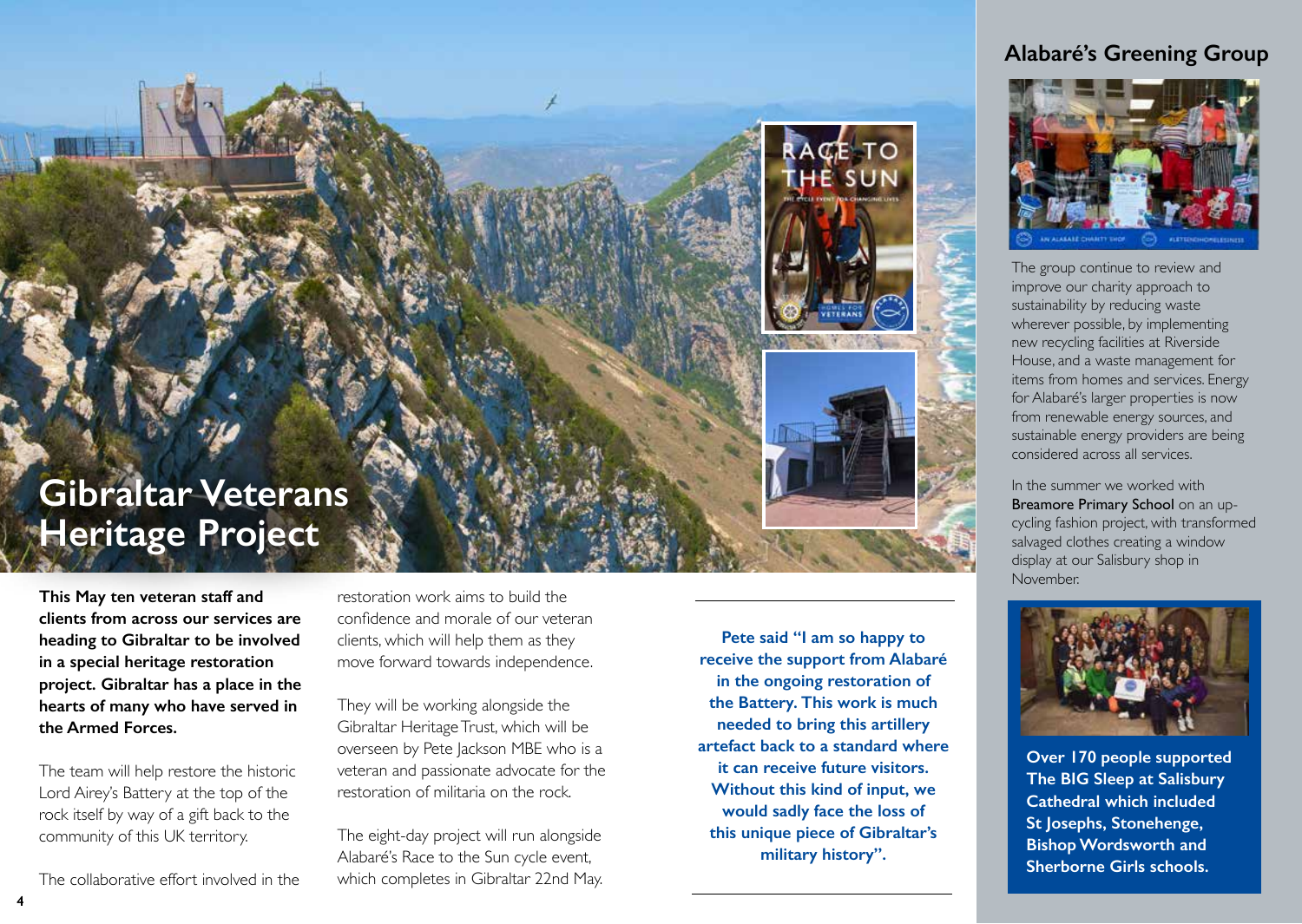# **Alabaré Upcoming Events**



# **The BIG Sleep, Gwrych Castle, N Wales**

Go behind the scenes at the location of ITV's I'm A Celebrity Get Me Out Of Here! Become a fundraising high roller to take part in challenge activities to delight and entertain!!

The evening will be cold and harsh but also thought-provoking and humbling. On the night, you will hear from veterans who will share their experiences of homelessness and hear more about how your sponsorship money will have a positive impact on vulnerable veterans in Wales, so they may begin to rebuild their lives once more. Are you up for the challenge?

#### **Date and Time:**

Fri 22nd April 20:00 – 07:00

#### **Location:**

Gwrych Castle, Conwy LL22 8ET

**Registration:** £15.00

**Register - bigsleepcastle.co.uk Info - alabare.co.uk**



# **The Marathon Walk Stonehenge**

Join us on our rural marathon walk, taking in the world-famous sights of Stonehenge and Salisbury Cathedral as we trace a 26-mile route through the Wiltshire countryside.

This is a tough event over the rolling downs and steep valleys that lie between Salisbury and Stonehenge and back. At 26 miles, it provides an enormous challenge for walkers but represents a huge sense of achievement!'

There is also a half marathon option available.

**Date and Time:** Sat 21 May 06:30 – 14:30 (approx)

#### **Register:**

This event is coordinated by Discover Adventure - a local events team

**Registration:** From £29.00



## **Chippenham Firewalk**

The ultimate motivational fundraising evening. Triumph by walking barefoot over hot coals to end homelessness.

Are you brave enough? Would you like to build mental strength and have a huge sense of achievement, or like to build self-belief and prove to others how fearsome you are?

With a long history going back centuries around the world, isn't it time you experienced this ultimate test of courage?

**Date and Time:** Sat 17 Sept 2022, 17:00 – 20:00

#### **Location:**

Hardenhuish School, Chippenham, SN14 6RJ

**Registration:** Age 16 years and over registration £15

**Info - chippenhamfirewalk. eventbrite.co.uk**

# **The Atlantic Nomads Cross The Atlantic As World Record Holders**

Following 40 days and 37 minutes at sea, the Atlantic Nomads completed the Talisker Whisky Atlantic Challenge raising over £30,000 for Alabaré's Homes for Veterans during the race which commenced in December. The team also managed to land a world record as the fastest mixed trio.

Although the team, James Woolley, Tom Rose and Taylor Winyard are no strangers to adventure challenges, this was the ultimate test for them as they battled sleep deprivation, salt sores, physical extremes, sickness, as well as being left on their own to tackle the continuous challenges that the ocean and the isolation threw at them.



Find out more about our events: **alabare.co.uk** Facing incredibly stiff competition they maintained 10th position out of a total 36 teams. Unlike other crews, they had not set out to break any records, which they described as "the icing on the cake". Taylor was also the first woman to cross the finish line this year.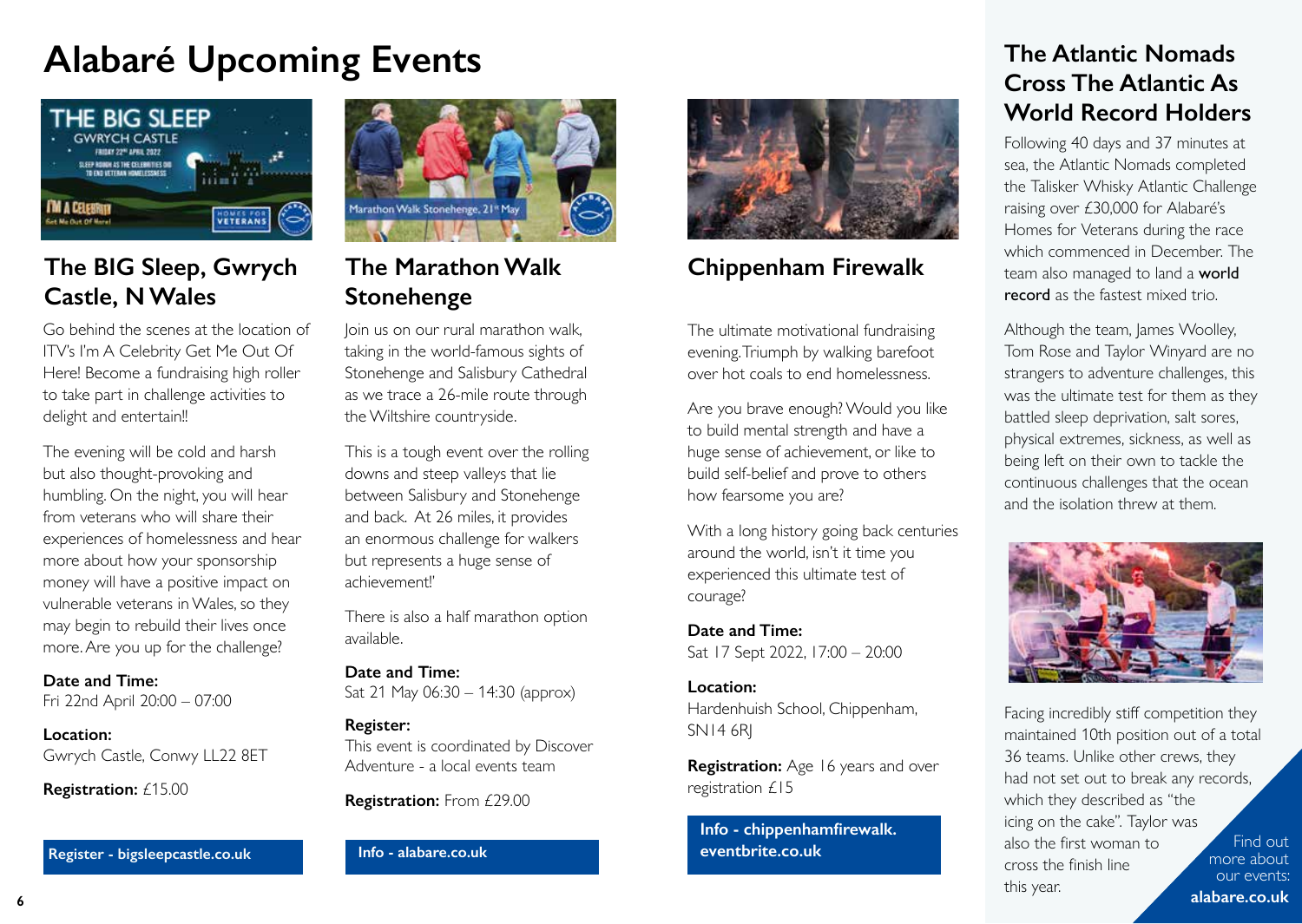# **Update on the Veteran Self-Build Scheme as a new site is launched**

**The Plymouth Sterling House selfbuild which includes 19 flats and 6 houses has been making great progress since July last year despite material delays caused by the pandemic.**

The build is developing and we hope to finish phase one of the build this year. Work on all the flats has commenced work with block work being completed and steel structures now installed.

We have six veterans onsite. Since the build started all veterans onsite have been learning new skills, allowing them new career choices.

Supervisor Course with another two courses in the pipeline, which will allow them to progress into the construction industry of their choice.

Another has just been given an opportunity to learn tiling with a local builder and now aims to become fully quallified once the build is completed.

As we develop connections with other organisations, we are now looking at gardening and landscaping opportunities for two of the veterans who wish to go down a horticultural career route. All our veterans also have the opportunity to get involved with volunteer work across Plymouth.

The self-build is not just about bricks and cement; it includes building positive mental health and self-belief to practical skills and managing time and finances. The team also receive support with courses and help geeting them into employment.

We are also excited to be a part of a new £100 million, five year housing scheme in Ludgershall Wiltshire, with housing developer Lovell and Stonewater a leading housing association. As part of the development, a new veteran self-build project will shortly get underway providing an opportunity for three veterans every year to build their own home. Each veteran will have the chance to learn new skills in the construction industry with a potential apprenticeship thereafter. It is a great opportunity with of course a place to live at the end of it.

### **Veteran Self-Build Scheme**

- VSBS was borne from the Community Self-Build Agency which has completed 178 projects since 1980s
- In 2020 nine veterans moved into their own self-build home in Leominster, Herefordshire
- We work alongside housing associations and construction companies to provide structured support and training



*"Watching the veterans achieving new skills is fantastic. Some have already achieved one thing, being able to talk and trust people again while working on site.* 

*My job is extremely rewarding which drives me to make sure they succeed with the right support."*

*Karl Arrowsmith - Project Manager* 

*"This is a unique opportunity for me to learn new skills and to have a fresh start and to seek new challenges ahead."*

*Adrian Self-Build Veteran*

Watch veteran Adrian's story in full, along with many others at https://bit.ly/3ChYn8D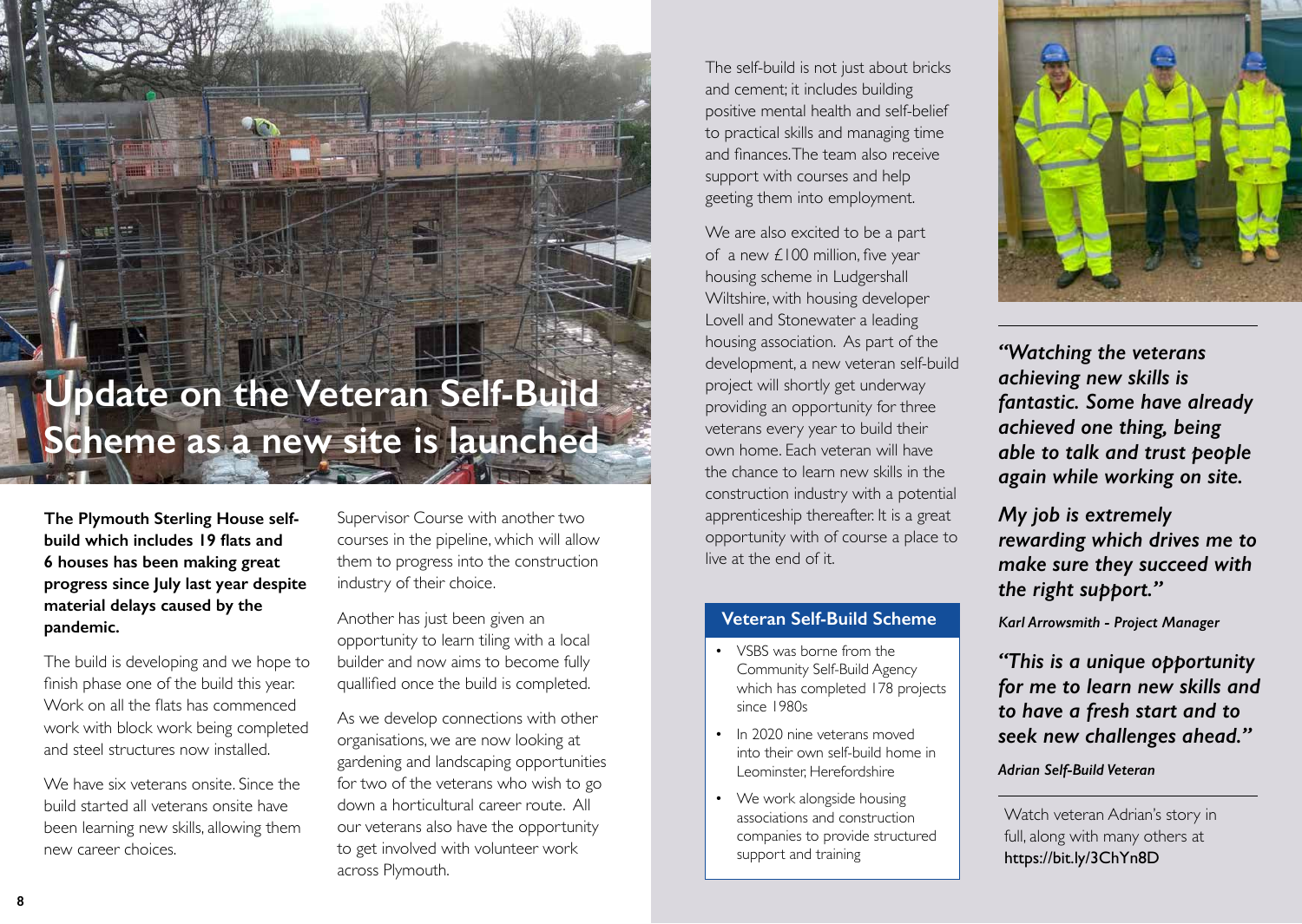

**Creative Spirit By Lisa Thomas**

**As a charity, our values lie at the heart of our work with clients, while our mission is to support people to find purpose, hope and meaning in their lives. One way we hope to achieve this is through our work in Creative Spirit.**

Since introducing this to young people in Supported Housing we have found this way has been highly effective in adding to the wellbeing of colleagues and young people. The purpose of Creative Spirit is to extend this learning to other Alabaré projects. Lisa Thomas, Alabaré's Health and Wellbeing Coordinator Lead, explains more about her role and how small touches have yielded bigger results as we work towards what is best for our residents.

"The way I see it, is there are certain parts of the support role which need to be at a desk, but that is not always the best approach for residents. A desk can be intimidating and residents can clam up, and it may need a different kind of atmosphere to release them to share things they feel are sensitive.

"At Unity House, we received a donation of nail varnishes. There was a belief that one of the residents, who had Bi-Polar, was not taking her medication. I offered her some nail varnishes. I asked her which colours she would be using. We talked together as she tried out different colours and slowly, slowly, she explained that she was not taking her medication and was feeling very erratic. It was a critical step on her journey. Due to her opening up, it meant that we were able to arrange a multi-agency meeting and together we could take her support forward.

"I had another client at Unity House. His background was in catering. He was struggling with addiction to both alcohol and drugs, and he was not eating. I asked him if he would like to cook a fish pie. The client had not cooked fish before. We went food shopping together he chose three sorts of fish and made a fish pie for 18 residents. When he received text messages asking for seconds, his confidence grew enormously! He has now moved out with his girlfriend, who was also a resident, and they now have a baby and he is working for a local housing provider.

"As an alternative support session, I suggested to one resident that we go for a walk as she was struggling with her anger. She was encouraged to take her telephone so she could take photos. The walk took in nature, odd-shaped buildings and graffiti. This enabled her to feel in a safer place and able to disclose what was troubling her. It was an important step for her. Following that she made a collage for her bedroom. Going out enabled her to deal with her anger and gave her the confidence to deal with situations going forward. Being able to support clients with dealing with situations has had a positive effect on her journey ahead."

**A desk can be intimidating and residents can clam up, and it may need a different kind of atmosphere to release them** 

# **Meetup with Sajid Javid**



In February, Karen Langley from the Boots on the Ground team received an invitation to join 20 others at a ministerial Q&A at Bourne Hill to put a question to Sajid Javid, Secretary of State for Health and Social Care.

Karen raised the issue of access to veterans aid and said, *"It is great money has been made available for Op Courage (a new NHS service for Armed Forces veterans suffering a mental health crisis). However, although the veterans we support require Op Courage we find they are unable to access it for several reasons, which include feeling unable to ask for help, talk to a stranger, get out of bed, low self-esteem or feeling unworthy for example. The Government need to look at how we can get the veterans to access the help that is out there, or the statistics reported will be false and we will end up losing the support for this already hard to reach group.*"

Mr Javid thanked Karen for her work, agreed she had a valid point and invited her to contact his aides with more information. Well done Karen.